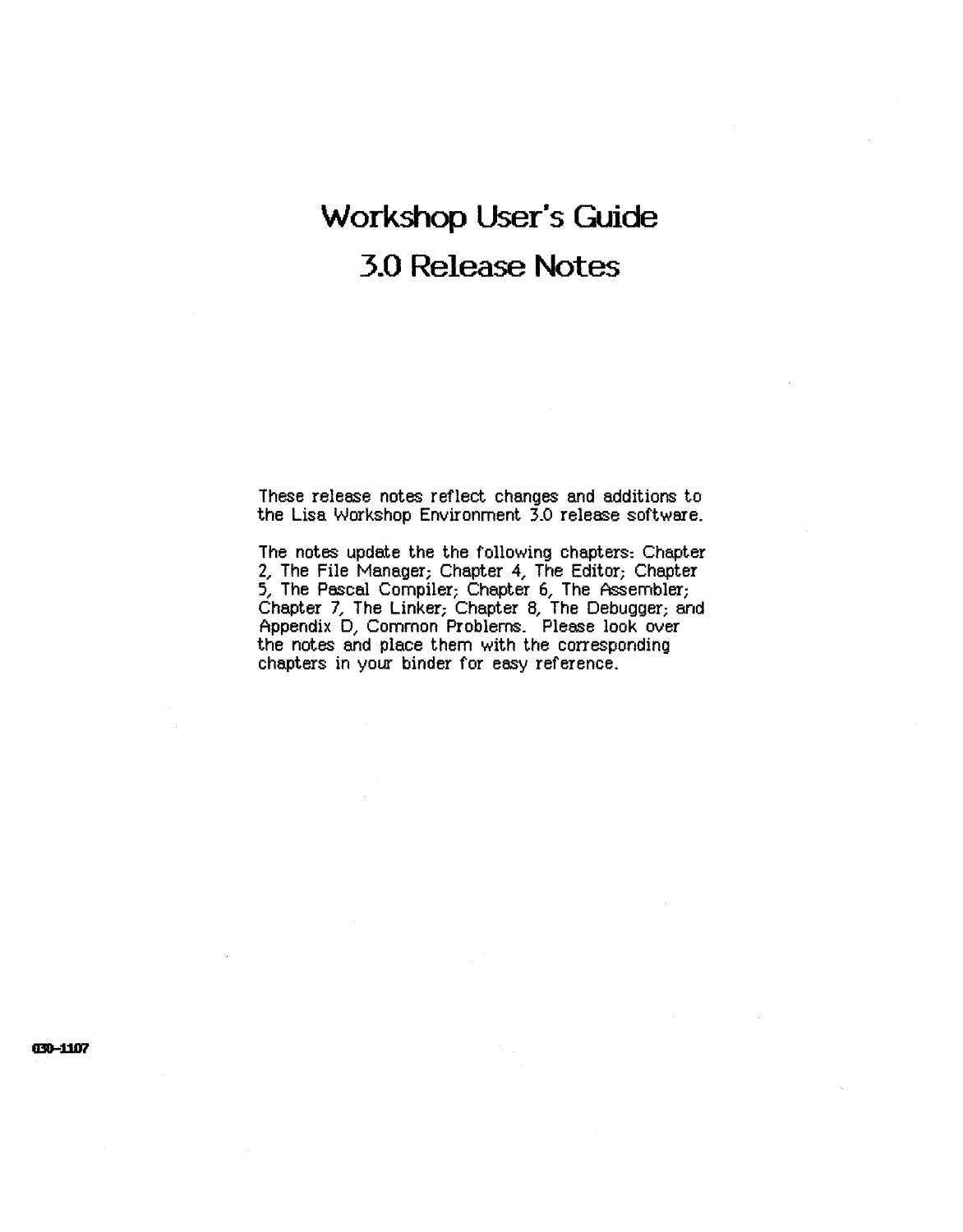### Chapter 2 The File Manager

#### Overview of Changes to the File Manager

The significant Changes to the Flle Manager Involve:

- The Operating System's new hierarchical catalog structure.
- Transfer operations onto more than one micro diskette.<br>• Password protection.
- 
- The new OS device names.

The Operating System uses new physical device names, bUt still supports the Old names as device aliases. YOU can specify a device using eltner the name or the alias; the OS refers to devices by name. The table shows new names.

#### Device Names and Phases

| Name                                                | <b>Alias</b>                                                                                                                                                      | Device                                                                                                                                                                                                                                                                                                                   |
|-----------------------------------------------------|-------------------------------------------------------------------------------------------------------------------------------------------------------------------|--------------------------------------------------------------------------------------------------------------------------------------------------------------------------------------------------------------------------------------------------------------------------------------------------------------------------|
| #10#1<br>#10#2<br>#11<br>#12<br>#13<br>#x ∴<br>#x#y | <b>RS232A</b><br><b>RS232B</b><br><b>PARAPORT</b><br>LOWER<br>#15#1 ALTCONSOLE<br>#15#2 MAINCONSOLE<br><b>SLOTX</b><br><b>SLOTXCHANY</b><br>#x#y#z SLOTxCHANyDEVz | Serial Port A<br>Serial Port B<br>Parallel Connector (Lisa 1)<br>UPPER or PARAPORT Built-in hard disk (Lisa 2)<br>Micro diskette drive<br>Alternate console<br>Main console<br>Peripheral at expansion slot x<br>Peripheral at expansion slot x, connector y<br>Peripheral at expansion slot x, connector<br>y, device z |

#### **AddCatalog Command**

Files on a volume can now be arranged under catalogs and subcatalogs. The AddCatalog command lets you create new catalogs. The pathname you specify for a catalog shOUld refer to a volume that has been Inltiallzed using the Release 3.0 SOftware.

The *hyphen* is the catalog delimiter, so a file name referring to a file in a catalog might look like -vol-cat-file or -vol-cat1-cat2-file, and so on. A file name of the form cat-file is Interpreted relative to the current prefix and thUs might refer to -vol-cat-flle or -vol-catt-cat-flle, depending on Whether the prefix is set to a volume or to a catalog. A catalog specified by a pathname without a volume part will be created using the current main prefix.

There is no special command to put a file in a catalog. Once a catalog has been created, new files get put into it in two ways: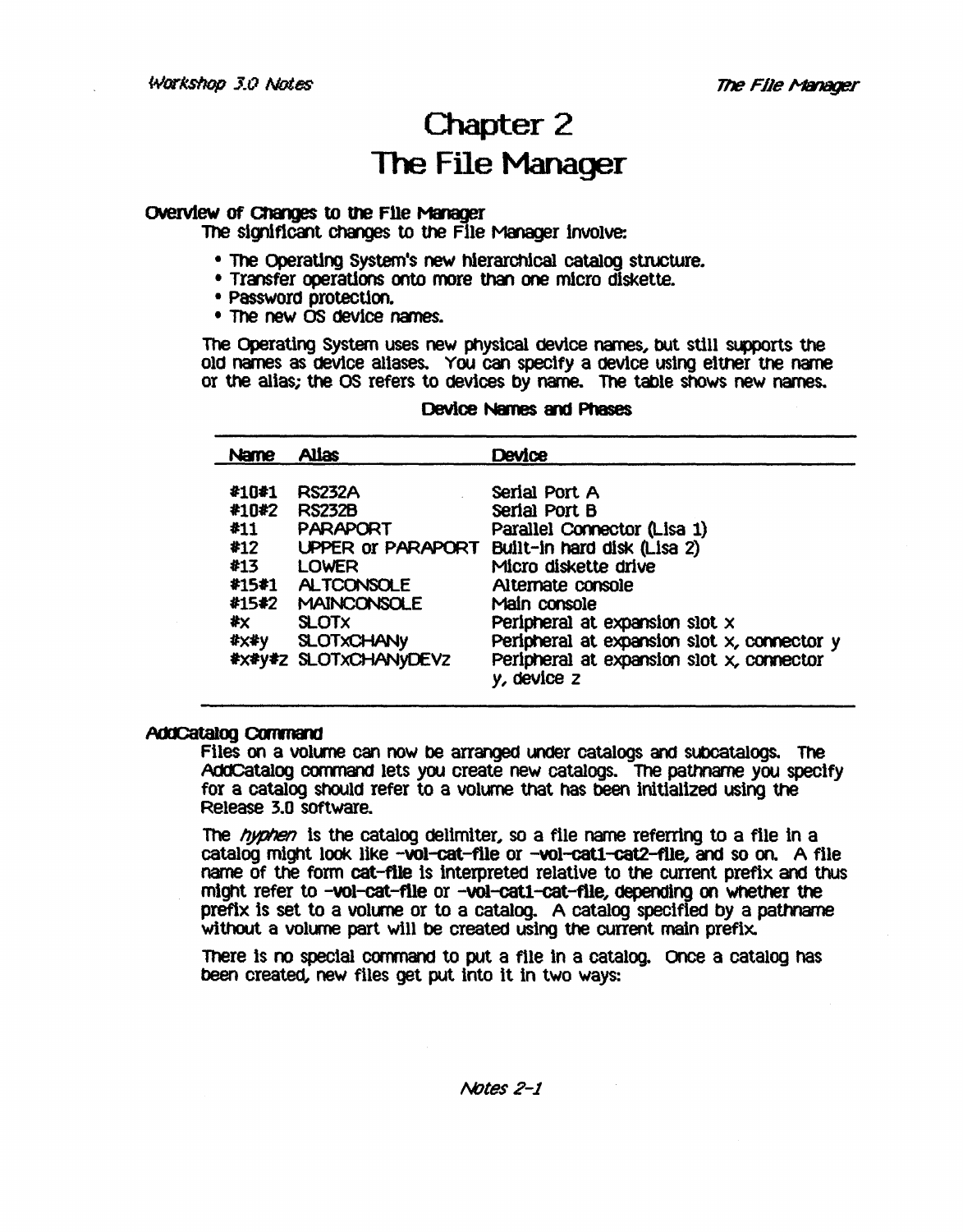- If the new file's name is specified by a full pathname with volume and catalog parts, the file is put in the specified catalog. (A catalog must exist before a file can be put Into It.)
- If the new file's name is a partial pathname without a volume part, and the current prefix Is a catalog, the file Is put In the prefix catalog (or a subcatalog, if the file's pathname includes a catalog part).

When the OS tries to find a file given a partial pathname, the file will be found only if (1) the pathname has no catalog part and is located in the prefix volume or catalog, or  $(2)$  the pathname has a catalog part corresponding to a path starting with a catalog at the top level of the prefix volume or catalog.

#### Backup/Copy/Transfer to Multiple Micro Diskettes

#### (See Sections 2.3.1, 2.3.2, and 2.3.7)

The Backup, Copy and Transfer commands now allow backups, copies, and transfers to multiple volumes. If a list of files is being copied (or backed up, or transferred) to a micro diskette and you run out of space, you will be told which file didn't fit and how many more blocks were needed, and you will be asked whether you want to continue on another diskette. If you answer Yes, you will be led through a diskette change and the operation will continue. Note that the volume names of the subsequent diskettes need not match the first, even if the original destination was specified with a particular volume. name (instead of a device name).

#### List and Names Commands (See Sections 2.3.4 and 2.3.13)

There are two new attributes for items in the List display. The D attribute indicates a directory (a catalog object) and the  $\ast$  attribute indicates a password-protected file (see Password Protection, below).

The List and Names commands now indent names to show the catalog structure whenever you list a contiguous set of files. If you specify a wildcard character folloWed by a strlng to match, the files Shown will not necessarily be contiguous, and will not be indented.

When a file name has to be truncated to fit Into a llmited field of the display (as in the List command), the missing characters are now indicated by an ellipsis  $( \ldots )$ .

#### Prefix Command (See Section 2.3.5)

Prefixes may now be set to catalogs in addition to volumes. A prefix to a catalog or subcatalog must be specified with a complete pathname.

The effect Of the current prefix on the Interpretation Of file names Is diSCUSSed under AddCatalog Command, above.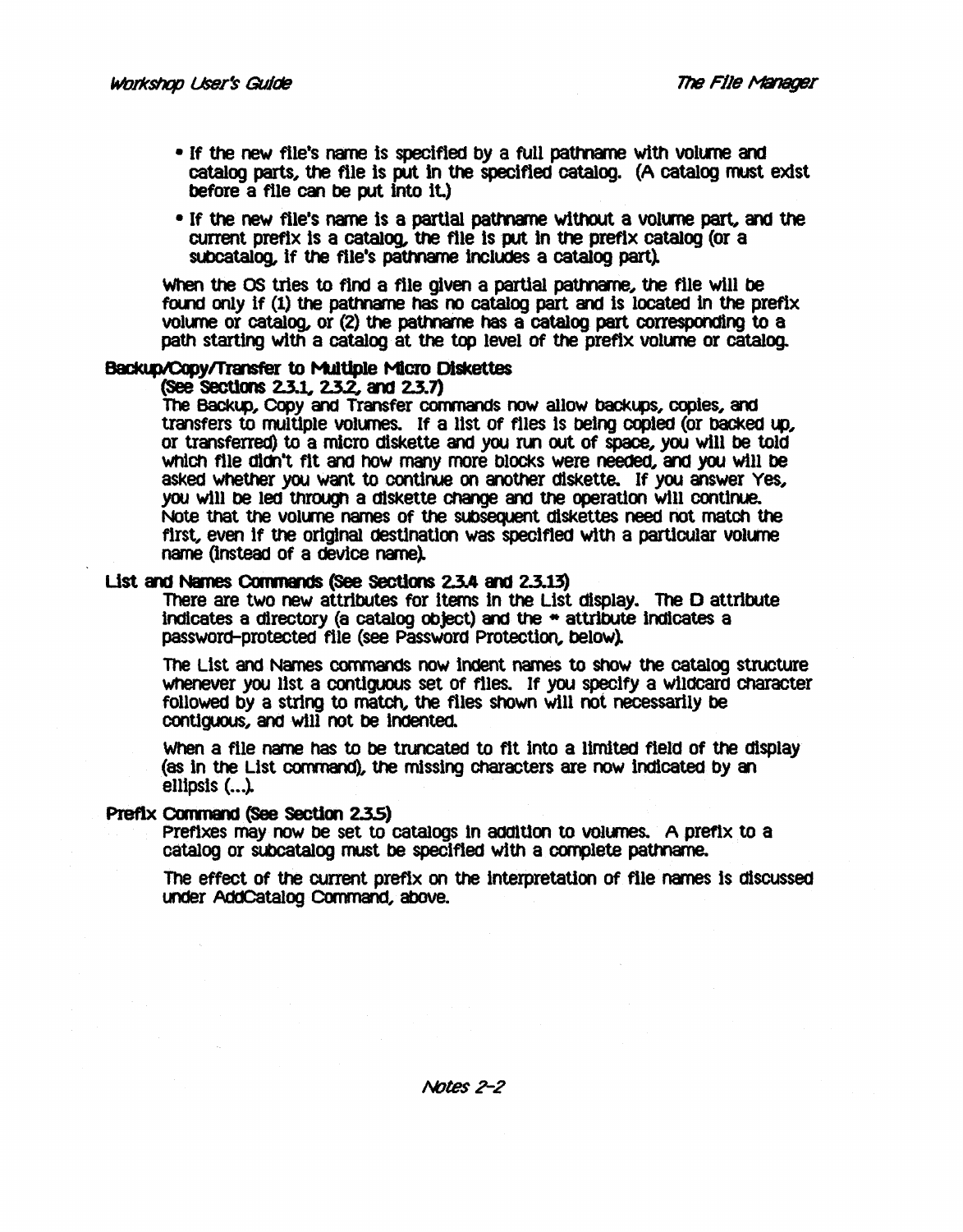#### **WARNING**

Setting the maln prefix (or working directory) may cause problems When running programs that use intrinsic units (this includes all the Workshop tools~ The OS loader tries to find a program's Intrinsic libraries using the pathnames it finds in INTRINSIC.LIB; if these names are partial pathnames, it looks on the prefix volume or catalog, not the boot volume. To assure that your program's intrinsic libraries are found, you can do one of two things:

- COpy the intrlnslc libraries to the prefix catalog. This way, you can support several different library environments on the same volume, though you could end up with a proliferation of library files.
- Change the names of the libraries In INTRINSIC.LIB to pathnames Of the form -#BOOT-libname (using the IUManager, described in Chapter 11, Utilities), then reboot so the OS will store the new names. This method is better, but be careful about changing things in INTRINSIC.LIB.

If you unmount the main prefix volume by ejecting the diskette, Scavenging the volume, or using the Unmount command, the boot volume becomes the prefix volume.

#### Rename Command (See Section 2.3.6)

To rename a file to a name that only differs from the original in the *case* of the letters (e.g., OEMOGRAPHIcs.OBJ to DemoGraphlcs.Obj), you must first Rename the file to a temporary name, then Rename that to the name you want.

#### Password Protection (See Section 2.3.10, FileAttributes)

Two new commands for password protection are found under the FileAttributes command. AddPassword allows you to password-protect a file (or files, using wildcards). RemovePassword allows you to remove a file's password, but you roust know the password to remove it.

The WOrkShop tools Q8'l't open a file once It Is password-protected; you must remove the password before you can use the file.

#### Initialize Command (See Section 2.3.11 and 2.4.1)

Volumes initialized under the new Workshop and OS have a hierarchical catalog structure. Since this structure cannot be applled retroactlvely, an existing volume must be reinitialized in order to take advantage of these features. Commands that operate on a list of files (e.g, List) run much faster on a reinitialized disk, because in the new structure names are already sorted.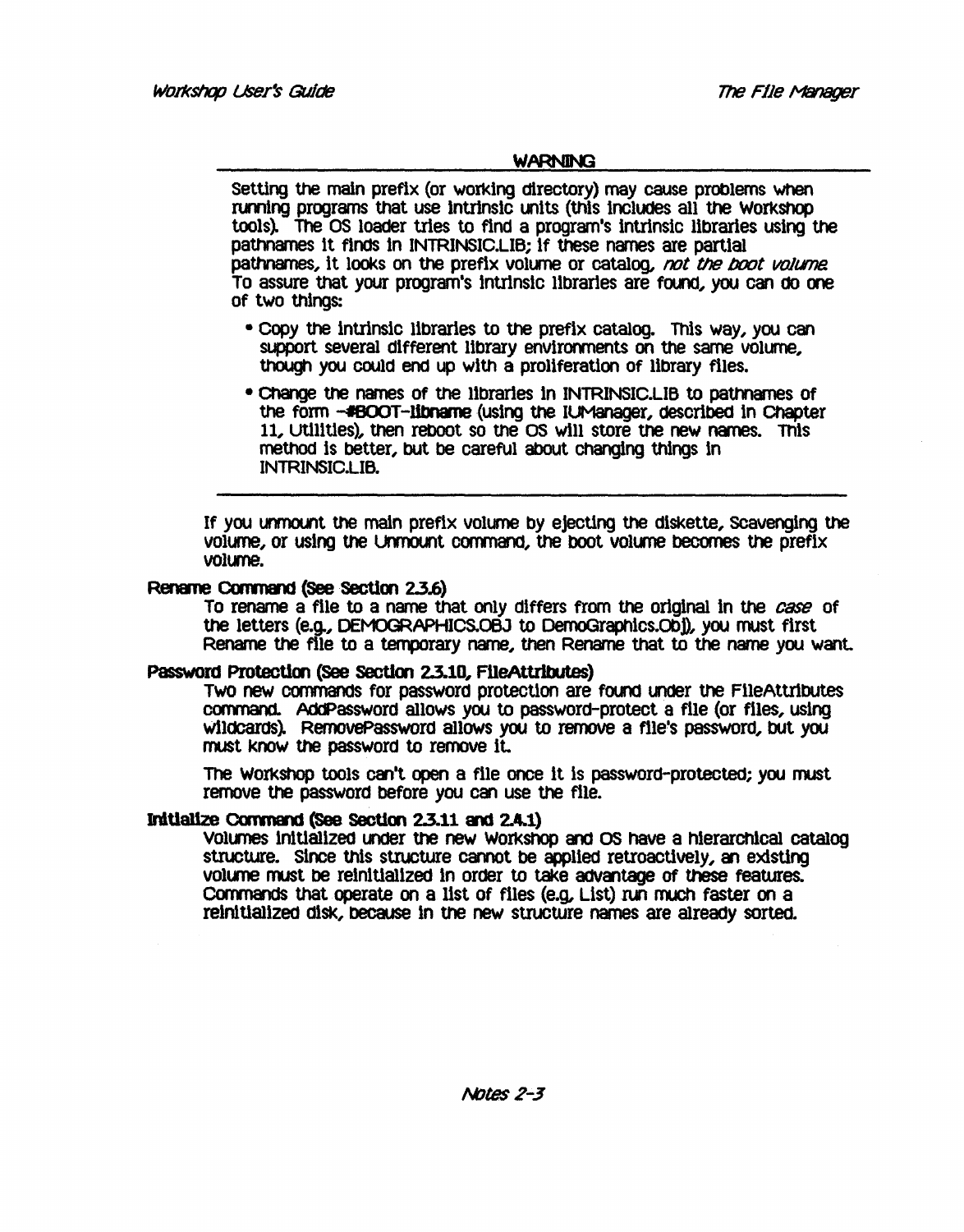#### Online Command (See Section 2.3.14)

The Online command now displays both the new OS device names and the old names, which are now device allases. The new device names are listed in the Overview at the begimlng of this section, and Shown In the syntax diagrams under File Specifiers, below.

The prefix attribute P Is now sometimes displayed as a lowercase p. Uppercase P indicates that the main prefix is the indicated volume, while lowercase p indicates that the prefix is a catalog on that volume.

#### NOTE

The Online command uses the configuration information set by Preferences. If Online output says that it could not find #11 (PARAPORT) on a Usa *2/10,* use Preferences to detach the nonexistent device. If the workshop pauses unexpectedly in the middle of Online output, it means a device Is configured bUt not present. Make sure that Preferences' Idea Of how the system Is configured Is correct.

#### File Speclflers (see section 2.4.2)

File specifiers have Changed to allow for SUbcatalogs, new device names, and the new wild card characters. The diagrams that follow show the new format of file specifiers, replacing those on pages 2-9 and 2-10 of the manual. (The logical device names have not Changed, bUt the diagram Is repeated here for convenience.) A full pathname must not exceed 255 Characters; the pieces between dashes (-) must not exceed 32 Characters.





volume/catalog-spec



Notes 2-4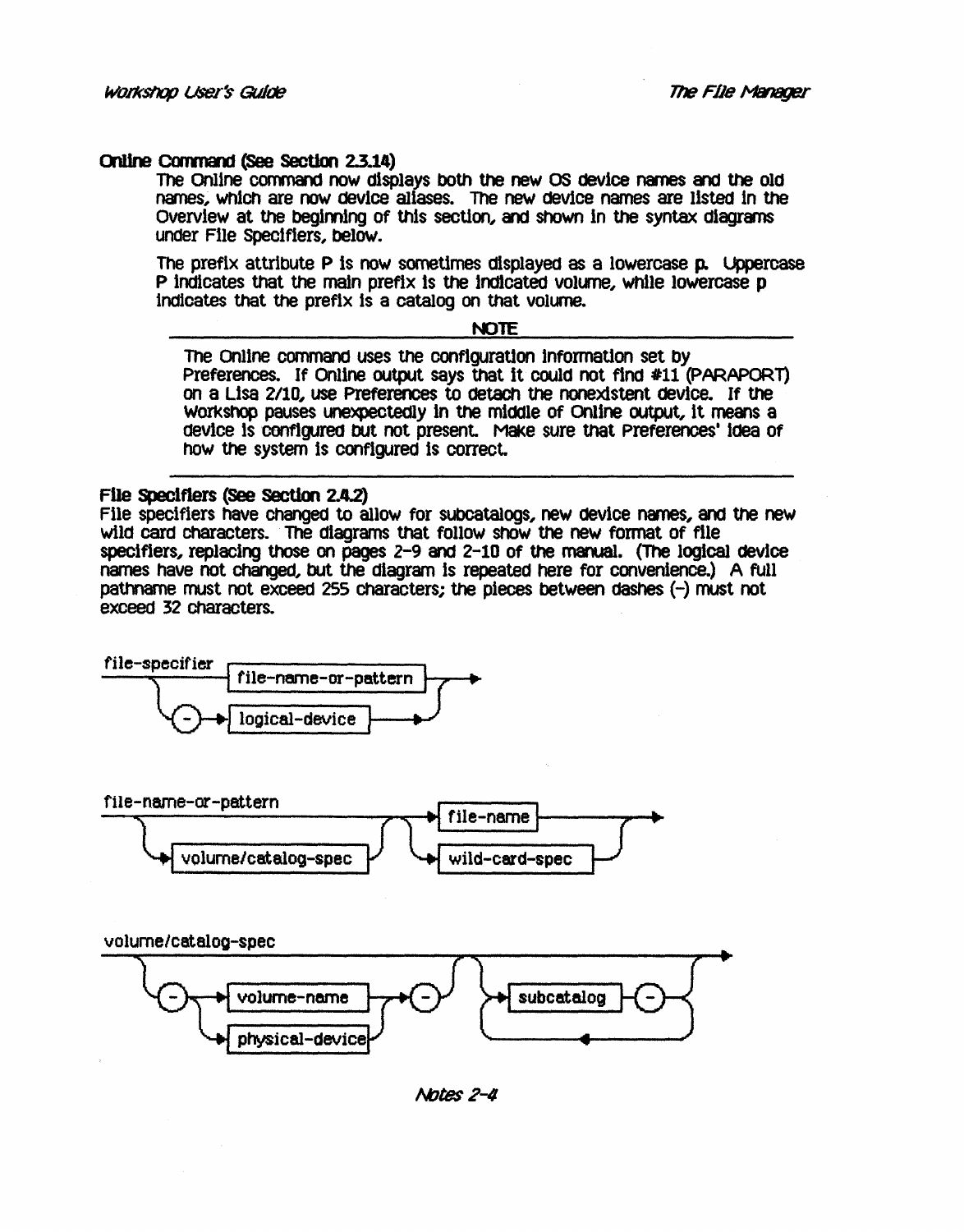

(The device names on the left correspond to the device allases on the right.)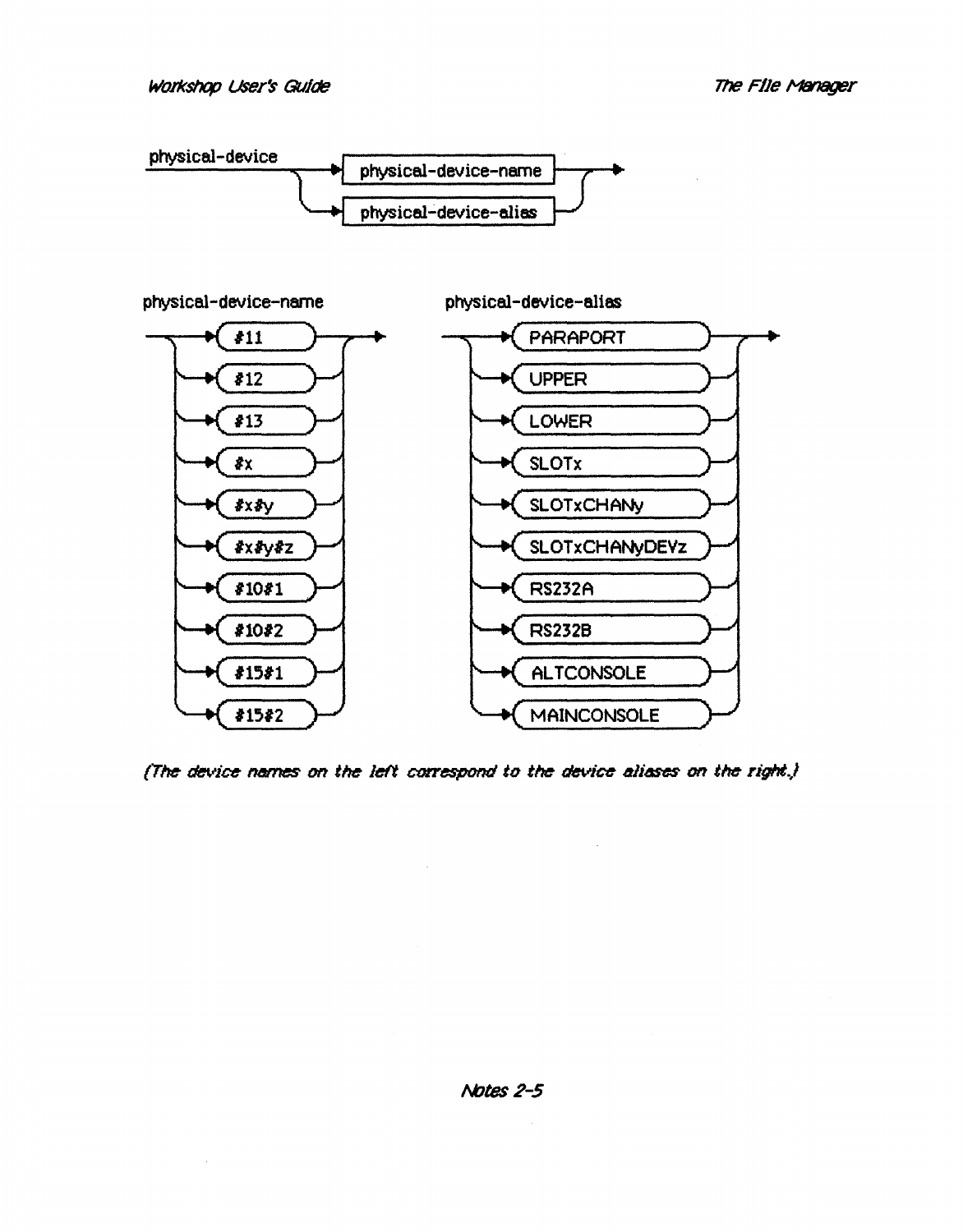



#### New  $\ast$  and  $\ddot{\text{c}}$  Wildcard Characters (See Section 2.5)

Because of the new hierarchical catalog structure, the meanings of the - and ? wildcard characters have changed, and the new analogous wildcards  $\bullet$ (OPTION -) and *l* (OPTION 1) have been added. The plain - and 1 wildCards mean search for a match only across the top level of the catalog, whlle the option wildcards mean search through all levels. The way in which the matches are made Is the same:

- matches any string in the top level of the catalog.
- matches any string throughOUt all levels of the catalog.
- ? matches any string in the top level of the catalog, asking for confirmation Of each file name before performing the operation.
- l matches any string throughOut all levels of the catalog, asking for confirmation of each file name before performing the operation.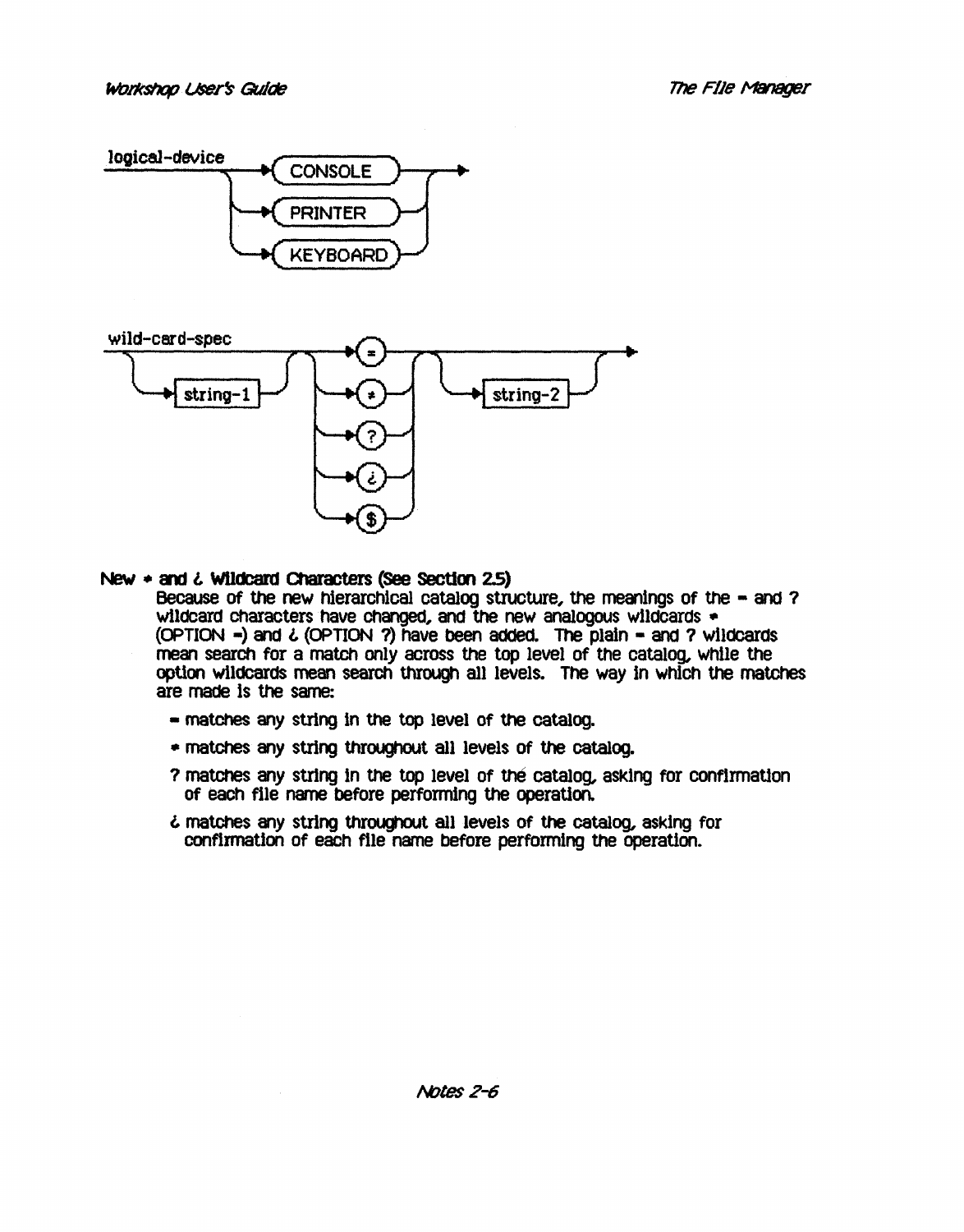### Chapter 4 The Editor

#### Stationery (See Section 4.2.3)

If you want to use stationery on a volume other than your boot volume, type in the volume name after you choose Tear Off Stationery.

Note that the file name "PAPER.TEXT" is reserved for the default stationery template and should not be used for other purposes.

#### Editing Multiple Files (See Section 4.2.4)

If the Editor becomes sluggish when you have many documents open at the same time (or a few large documents), put some of them away, and then continue.

#### Using the Arrow Keys to Move the Insertion Point (See Section 4.3.1)

You can now use the arrow keys on the runerlc keypad to move the Insertion point. The arrow keys are the  $+$ ,  $*$ ,  $/$ , and , keys with the black triangle in a bOx on them, as snown below. Pressing an arrow key moves the Insertion point one position in the direction of the arrow--either one character to the right or left, or one line up or down. If the insertion point is at the beginning of a line, the left arrow will move it to the end of the previous line; the right arrow will move It from the end of a line to the beglming Of the next line.

You can also use the  $\acute{\mathbf{e}}$  key in combination with the arrow keys to move the insertion point farther. Holding down the  $\acute{\text{o}}$  key and pressing the left or right arrow will move the insertion point to the beginning or end of the line, respectively. Holding down the  $\acute{\textbf{w}}$  key and pressing the up or down arrow will move the insertion point to the beginning or end of the document, scrolling the windoW If necessary to display it.



The Arrow Keys

/Votes *4-1*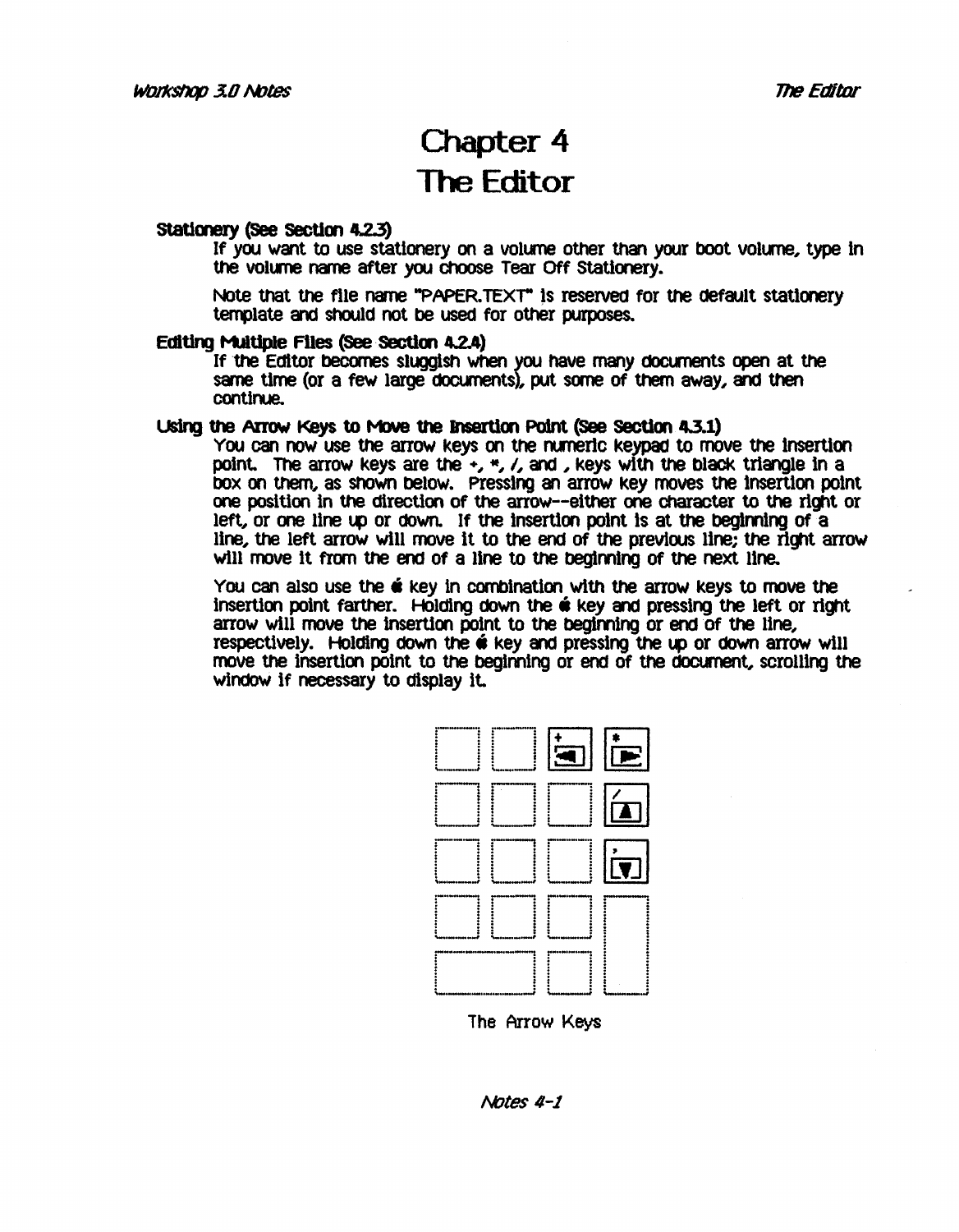#### Selecting the Last Line of a Document (See Section 4.3.3)

 $A$  triple-click will not select the last line of a document unless the line ends with a carriage retum.

#### Windows Menu

The WindOws menu lets you keep track of the windows you nave open. It l1sts the names of all open windows, with a check mark indicating which is the active window. To make a different window active and bring it to the top, choose that window's name from the menu. An example of the Windows menu. Is ShOwn.

| Windows          |  |  |  |  |  |
|------------------|--|--|--|--|--|
| Clipboard        |  |  |  |  |  |
| -#12-MyProg.TEXT |  |  |  |  |  |
| -lower-memo.TEXT |  |  |  |  |  |
| √Untitled-03     |  |  |  |  |  |

#### Markers Menu

The Markers menu lets you associate a name with a speclflc place tn a document, and easily find that place again later.

*To set* 8 *1118J1<er.* 

- 1. Select the portion of text that you want marked. This can be an insertion point, or any selection of text.
- 2. Choose Set Marker Named ? from the Markers menu.
- 3. Type the name you want the marker to have. Marker names can consist Of any Characters, inclUdIng spaces, up to 20 CharaCters.
- 4. Type [RETURN]

Nothing in your document will be changed, but the marker name will appear in the Markers menu. When you choose the marker name from the menu, the window will scroll so that the point or selection of text associated with that marker is visible. You can set up to 18 markers in a document.

Whenever you have at least one marker set, there Is a Delete Marker Named ? item in the Markers menu. This allows you to delete any of the markers you have set, wtlen you don't need them anymore.

#### To tBJete a *tnaJker:*

- 1. Choose Delete Marker Named ? from the Markers menu.
- 2. Type the name Of the marker you want deleted.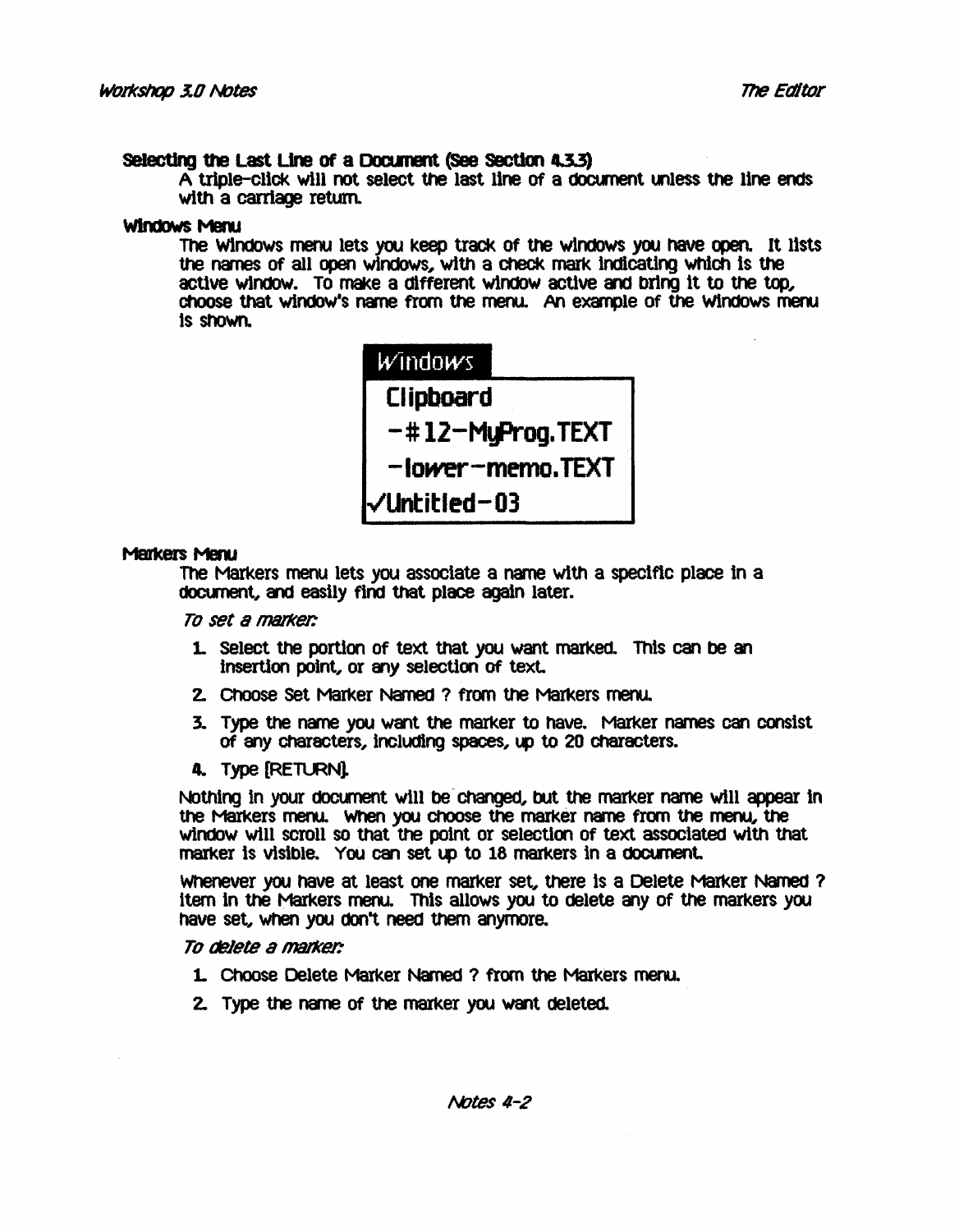#### 3. Type [RETLRN].

The marker name will be removed from the Markers menu.

The items in the Markers menu are associated with a particular document, so the meru will change when you move between documents, but the markers you set will stay associated with each document until you delete them (even when you leave the Editor or the Workshop). An example of the Markers menu is shoWn.



#### File Menu (See Section 4.5)

The following commands have been added to the File menu:

#### **Throw Away Window**

Discards the active window. If you have made any changes to the document, the Editor asks if you really want to discard the windOW. If you have previously saved the document, the copy on disk remains; only the contents of the windoW are discarded.

#### Eject Olskette

Ejects the micro diskette. You can also eject by holding down the  $\dot{\mathbf{w}}$  key and typlng E.

#### Search Menu (See Section **4.7)**

The following changes have been made to the Search menu, as shown on the next page. Note that the options determining how the search is to be done (whether case is important, etc.) are no longer marked with a check mark. Instead, only the options currently in effect are shown; to switch between the two options in each set, choose the menu item.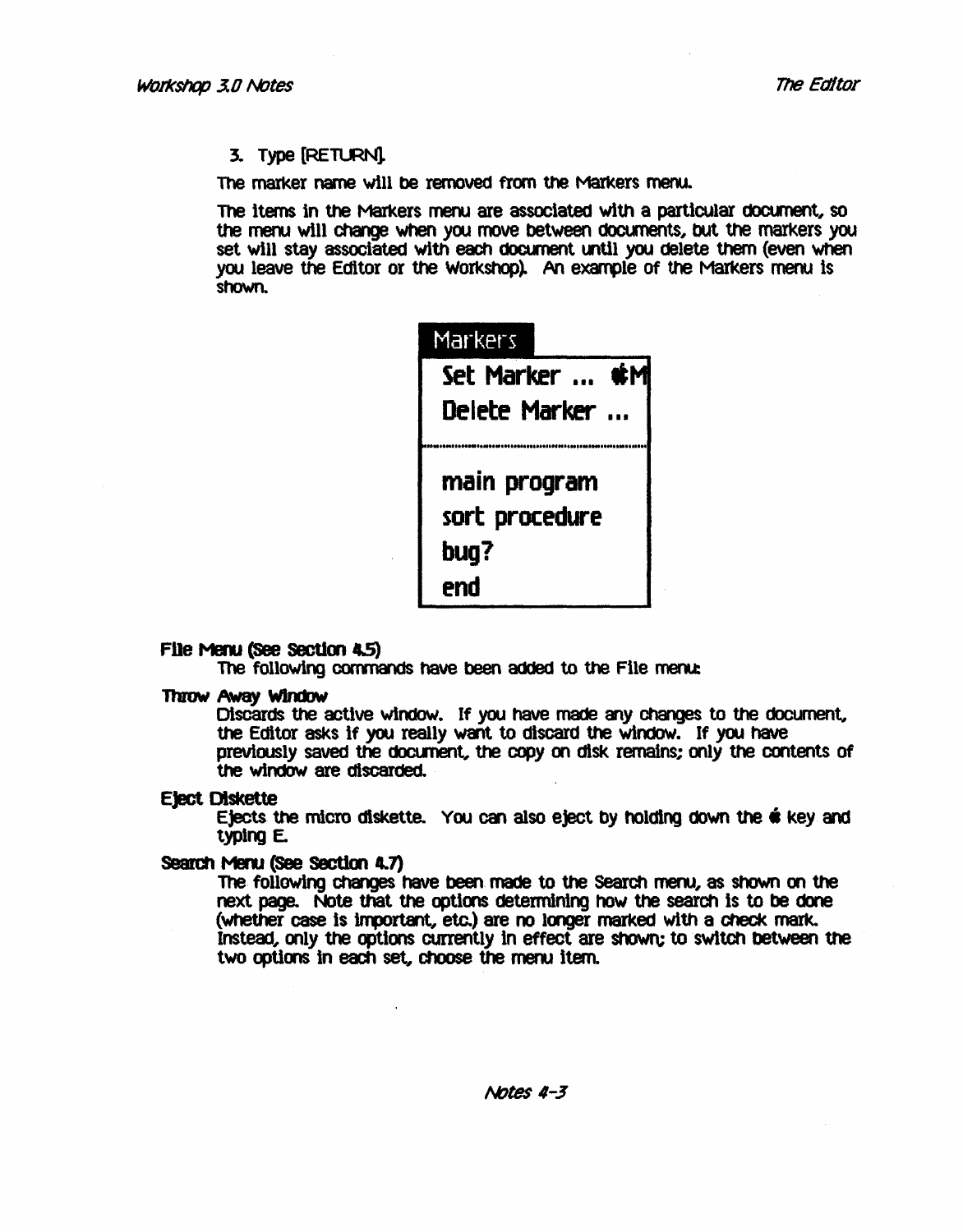# Search Find  $\ldots$  and  $\mathbf{E}$ Find Same and same in the set Find Contents of Clipboard Find £r Paste RII Search is Tokenized Search is Not Case Sensitive Search is Not Wraparound Go To Line # úБ Show Current Insertion Point

#### Find Contents of Clipboard

Search for the contents of the Clipboard. If the Clipboard contains more than one line, the Editor looks for only the first line.

#### Search is Tokenized/Search is Literal

If Search is Tokenized appears in the menu, the Editor looks for the search string as a separate word. If Search is Literal appears, the Editor looks for any occurrence of the search string, even if it appears in the middle of another word. To toggle between the two options, choose the menu item. (The Search Is TokenlzedlSearCh Is literal ChOice replaces the separate Identifiers and All Occurrences menu items.) The definition of a word here is any combination of alphanumerlc characters, dollar signs, and underbars, bounded by spaces, punctuation, or other symbols.

#### Search is Case Sensitive/Search is Not Case Sensitive

If search Is case sensitive appears In the menu, the Editor lOOks for the search string with the case of the letters exactly as you typed it. If Search is Not Case Sensitive appears, the Editor looks for any occurrence of the search string, regardless of case. To toggle between the two options, choose the menu Item. (The Search is Case Sensitive/Search is Not Case Sensitive choice replaces the Cases Must Agree and Cases Need not Agree menu items.)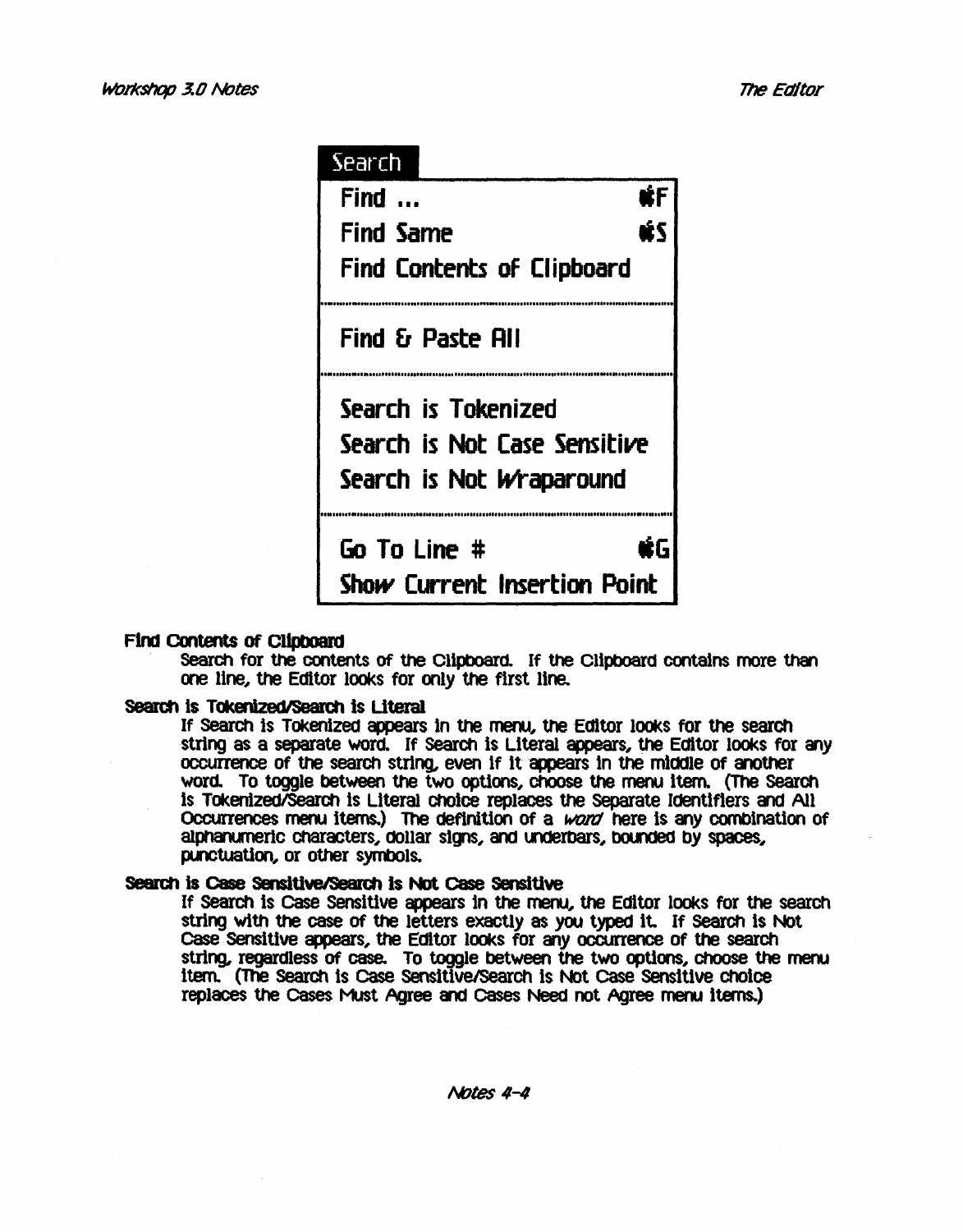#### Search is Wraparound/Search is Not Wraparound

A search is always done starting at the insertion point. If search is Wraparound appears in the menu, the Editor searches from the insertion point to the end of the document, then starts at the beginning of the document, and searches to the insertion point. If Search is Not Wraparound appears, the Editor only searches from the insertion point to the end of the doct.ment. To toggle between the two options, choose the menu item.

#### Go To Line  $\#$

The Go To Line # command lets you scroll the window to show text starting at a particular line number in a document. The Editor asks you what line you want to go to. If you specify a line number greater than the number of lines in the document, you will get a message to that effect. The Go To Line  $\ast$ command can also be executed by holding down the  $\hat{\mathbf{e}}$  key and typing G.

#### srow current Jnsertlon PoInt

Choosing Show Current Insertion Point scrolls the window to where the insertion point is. If the insertion point is already in the window when you choose Show Current Insertion Point, the command does nothing.

#### Type Style Menu (See Section 4.8)

The Type Style menu has been changed so that you can choose separately the size of the type in Which a doClment is displayed, and Whether the type style is modern or classic. The classic type fonts have serifs; the modern fonts do not. The new Type style meru is ShOWn belw.



#### I\tJtes */1-5*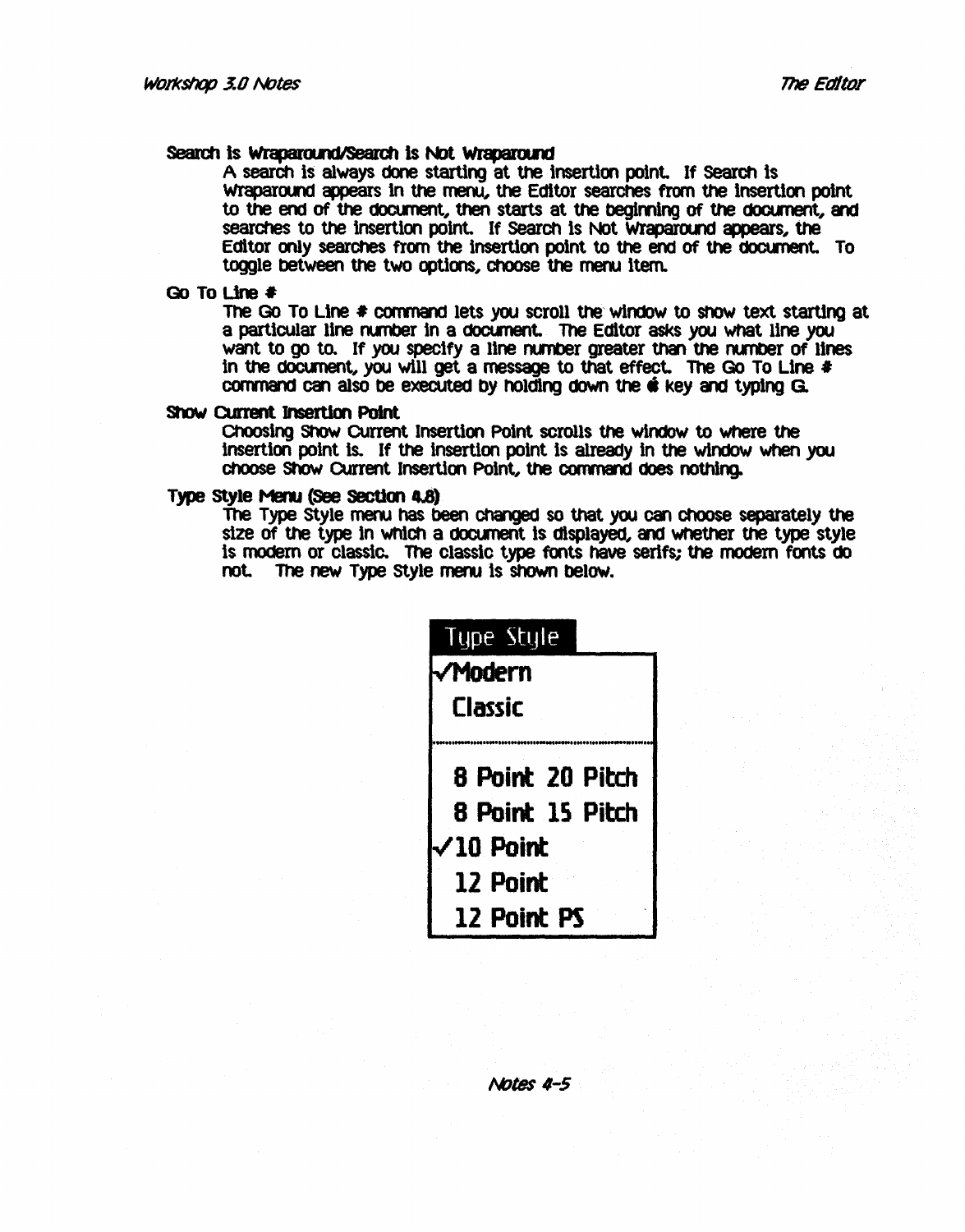#### Print Menu (See Section 4.9)

The Plain Keywords and Differentiated Keywords items are no longer on the Print meru. Keywords are always printed as platn text.

#### Ecltor InIUalIzatlon Enors

If the Inltlallzatlon of the Editor falls dUe to lack of diSk space (Error 309), and space on the diSk Is then made free, the next attempt to start the Editor will also fall (Error 304). You must enter the ManageProcess subsystem of the System Manager, Kill the Editor process, and then try again.

#### Text FUes

The Editor, language processors, and other Workshop utilities expect a standard TEXT file as input. The internal structure of a text file in a block-structured device is described in the *Pascal Reference Manual:* 

- Each page (two 512-byte blOCks) contains some runber of complete lines of text and is padded with null characters (ASCII 0) after the last line as necessary to complete the page.
- Two 512-byte header blocks are also present at the beginning of the file. These may or may not contain information.
- A sequence of leading spaces (ASCII 32 decimal, \$20 hexadecimal) can be compressed into a 2-byte code namely, a DLE character (ASCII 16 decimal, \$10 hexadecimal), fOllowed by a byte containing the value 32 decimal plus the number of spaces represented.

#### Maximum Length of Lines

The Editor now has a maxlnun line length of 255 Characters. You'll get an error message if you create a line of more than 255 Characters, or a warning if you read in a file contalning a line of more than 255 Characters. (This Change Is 00llkely to affect you, since even using the smallest type font, you can't display more than about 150 characters in a line.)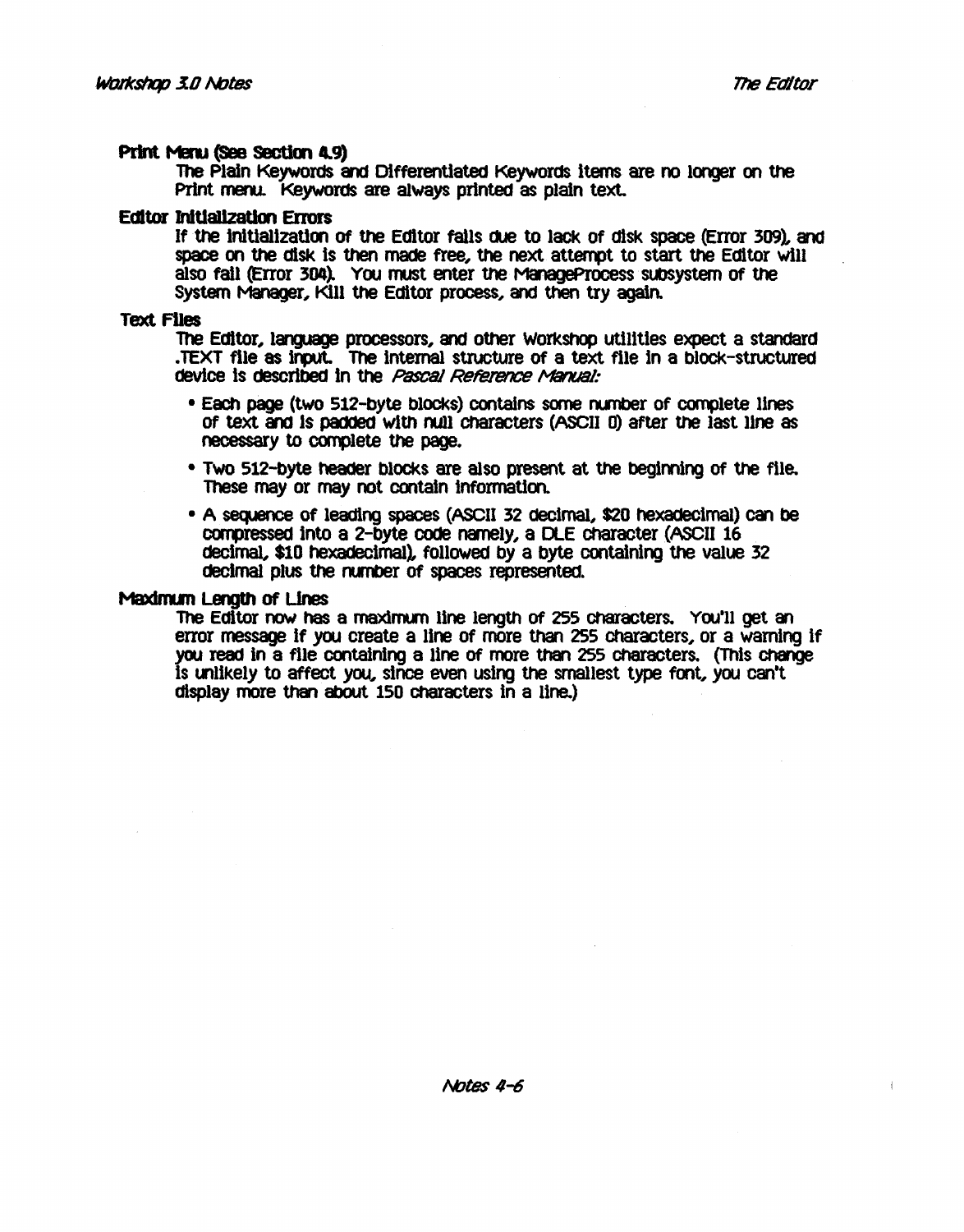### **Chapter 5 The Pascal Compiler**

#### **New Compiler Commands (See Section** 5.3)

Five new Compiler commands have been added: \$ASM, \$E, \$M, \$P, and \$U. **\$ASM** controls whether or not the listing shows the assembly code generated by your Pascal statements. SE lets you automatically invoke the Editor. \$M lets you generate Macintosh code. \$P starts a new page in your listing. \$U controls the Compiler's search for a regular or intrinsic unit's interface.

For a detailed update, consult the 3.0 Release Notes for Chapter 12, The Compiler, of the Pascal Reference Manual for the Lisa.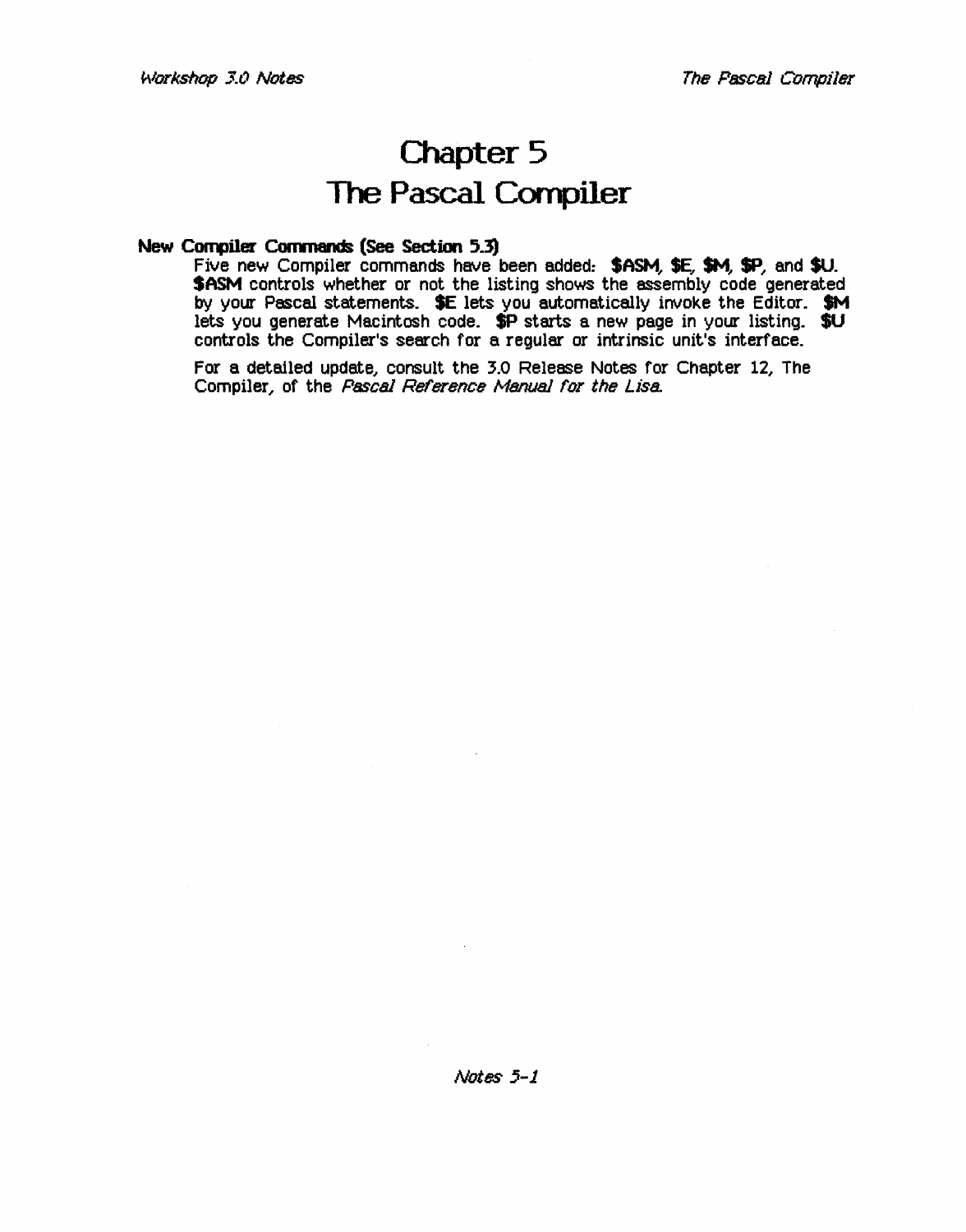### **Chapter 6 The Assembler**

### **.MAIN Assembler Directive (See Section 6.5)**

The Assembler now has a .MAIN directive, which allows you to generate a main program:

**..MAIN ProgName** *i* **begin main program**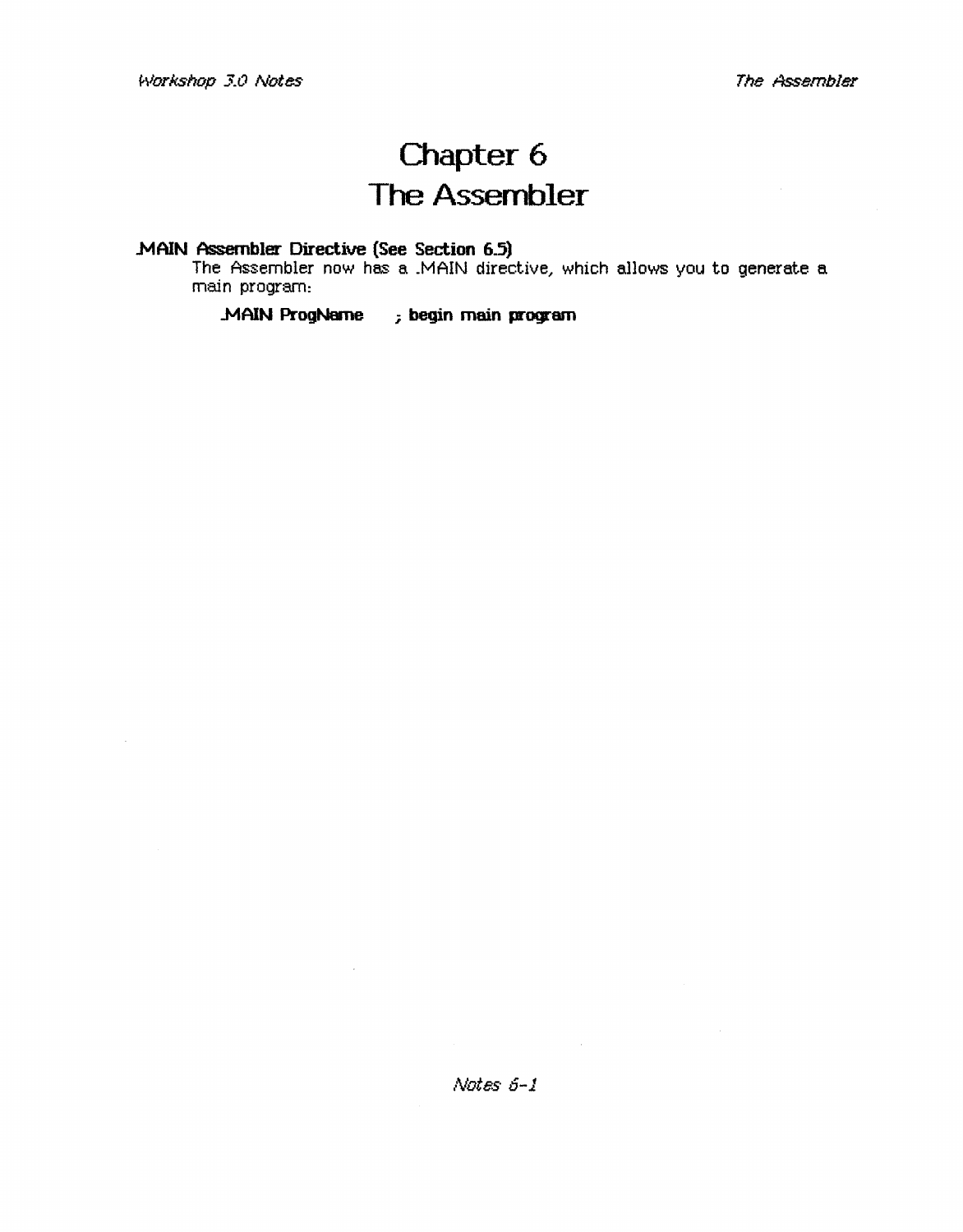### Chapter 7 The Linker

#### New Linker Options (See Section 7.3)

The Linker accepts the following new options:

#### +C moduleName segmentName

Make a copy of moduleName in segmentName. Used for performance reasons to prevent cross-segment calls and the possible need for a segment swap.

- +F Means the link is a link of system code that runs in Domain 0,. and therefore cannot use MMU's 1-16. The default is -F.
- + I Include interfaces in an intrinsic library link.. The default is + L (Note: this is a change--in previous releases, interfaces were not included.)
- +0 Emit OS data record for main programs. Used by the OS for initial program loading. The default is  $+O$ .
- +X Mac link--generate an object file specially designed for the Macintosh Resource Compiler. The default is  $-\bar{X}$ .
- $+Z$  Warn if codesize is too large. The default is  $+Z$ .

The -H and +S options (for setting initial disk space and stack size) no longer have any effect.

Intrinsic Units (See Section 7.5)<br>You can now link to intrinsic units you've created yourself; you are no longer limited to those provided by Apple. For information on writing intrinsic units, see the Release 3.0 Notes to the *Pascal Reference Manual*, Chapter 9, Units.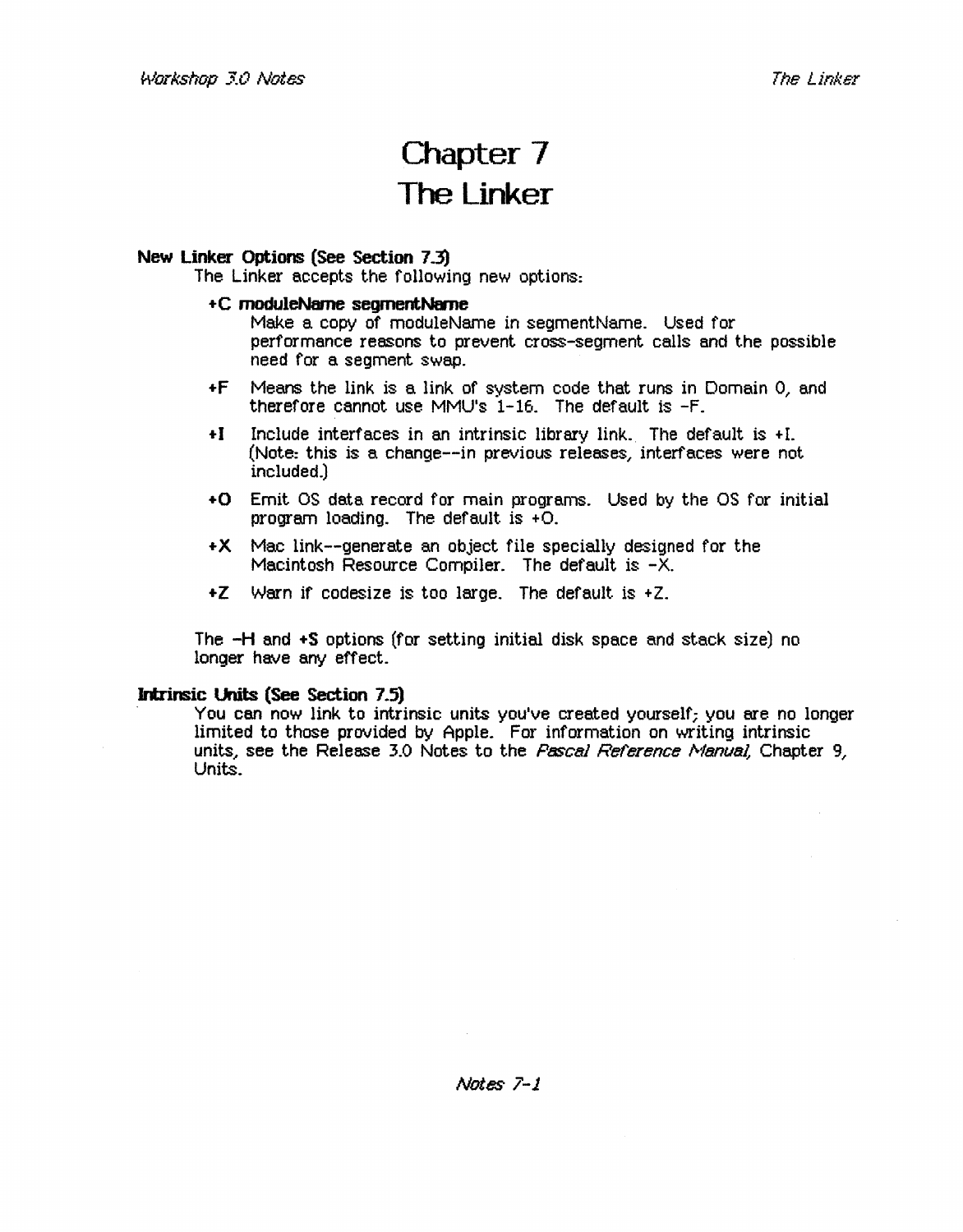### Chapter 8 The Debugger

#### Changes in Printing Commands (See Section 8.4.9.4)

The DebUgger now supports both parallel and serial printers. The PR command has been extended to let you enable a printer attached to any of the parallel or serial connectors. Its new format is:

#### PR nm

where n and m indicate which connector your printer is on (or which printer to  $enable$ 

| $n = 0$ |  |  |  | Disable printer, or no printer on system. |
|---------|--|--|--|-------------------------------------------|
|         |  |  |  |                                           |

- $n = 1,2$ , or 3 Expansion slot 1, 2, or 3, respectively.
- $n = 4$  Serial connector A.<br> $n = 5$  Serial connector B.
- Serial connector B.

If n is 1, 2, or 3, the second parameter indicates which connector the printer is on:

 $m = 1$  $m = 2$ Lower connector. Upper connector.

The PB command replaces the PU and PL commands to generate bug reports:

#### PBnm

where n and m are the same as above.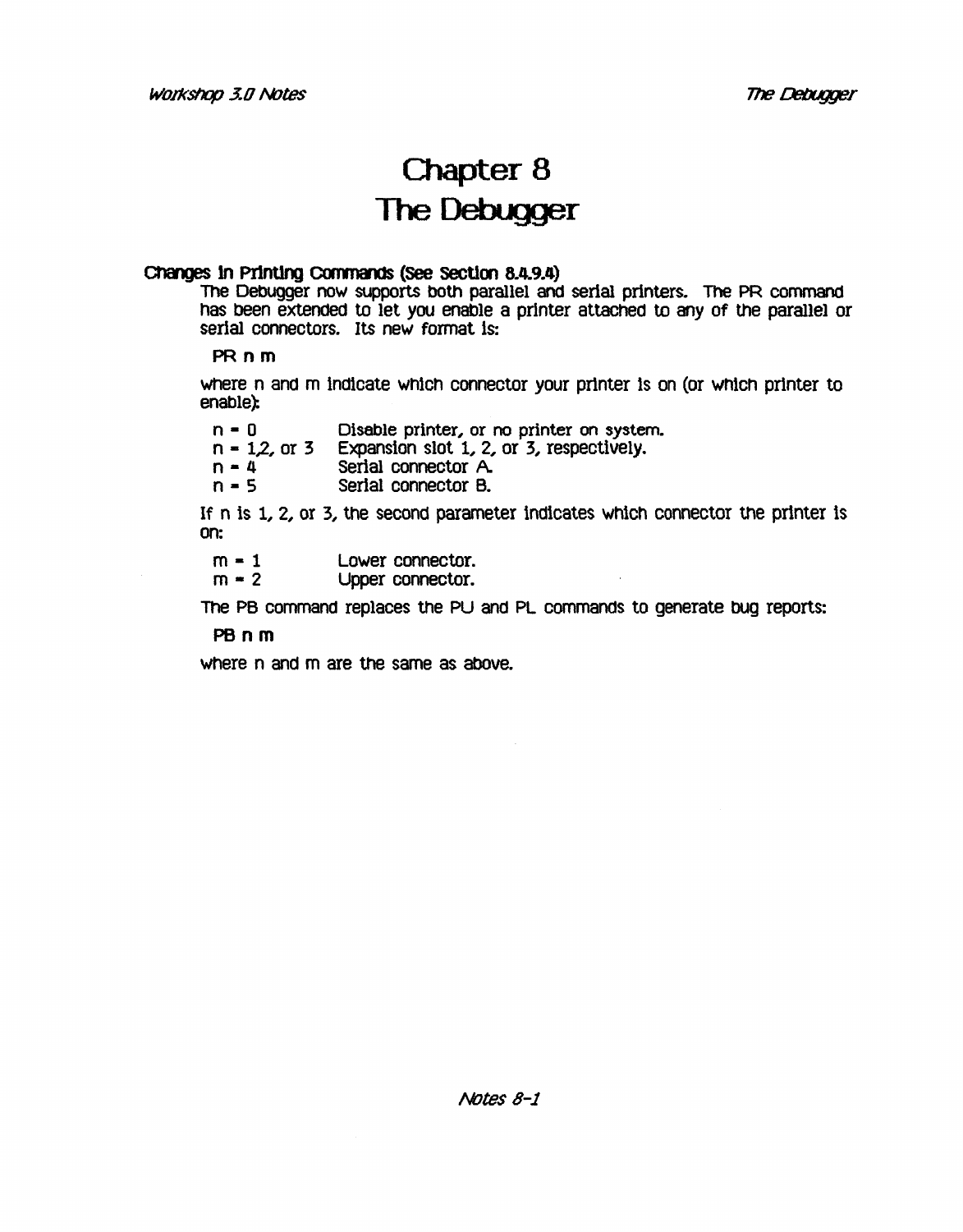### Appendix D Common Problems

#### 0.7 Installation Problems

- 1. The most common installation problems are caused by not following the installation instructions To get the correct versions of all the software onto your disk, inCluding booting information, you must go through the installation procedure in Chapter 1 of the manual. Other methods, such as using your old version of the File Manager to copy the files, will cause problems.
- 2. If you are installing the 3.0 Workshop over an older version of the Workshop, and you do not install the optional tools from diskettes 6 through 9 (see Section D.8, below), the older versions of the tools will still be on your hard disk. These do not work on the 3.0 Workshop and take up needless disk space. Consult the list of 3.0 files (in the Pascal Reference Manual, Appendix I, Pascal Workshop Files) and use the File Manager's Delete command to delete all files on the list that are still on your disk but were not just installed with the 3.0 WOrkshop. A better way to avoid this problem is to save any personal files you need onto diskettes, then reinitialize the disk, reinstall the Office System if desired, and install the 3.0 WorkShOp.
- 3. The 3.0 WOrkshop will not WOrk on the same disk as pre-3.0 versions Of the Office System. Use separate disks if this arrangement is required.
- 4. The first time you start up the Workshop, it may appear to hang. Don't worry, this is actually just a long delay--the Workshop anticipates the maximum possible number of attached devices (such as hard diskS) and has to "look" the first time to see which of these devices is really attached. This can take as long as four or five minutes.

#### D.8 Files Not Automatically Installed

The files on diskettes 6 through 9 of the release 3.0 Workshop are optional tools, and are not automatically installed by the Installer program. (These tools are programming aids such as Find, SXRef, and Pasmat; filters such as Linecount and Transllt; and special1zed tools sUCh as QuickDraw, QuiCkPort, and Macintosh support toolS.) Use the File Manager to copy any of these tools that you wish to use frequently onto your hard disk. When you copy them, you can shorten some of the file names by eliminating the prefix. For example, to eliminate the "MAC/" prefix from all of the Macintosh files, copy  $-LOWER-MAC/=$  to  $=$ . Do not do this for the QD and QP object files; the sample programs depend on the names as they are.

#### D.9 Programs Compiled on Previous Releases of the Workshop